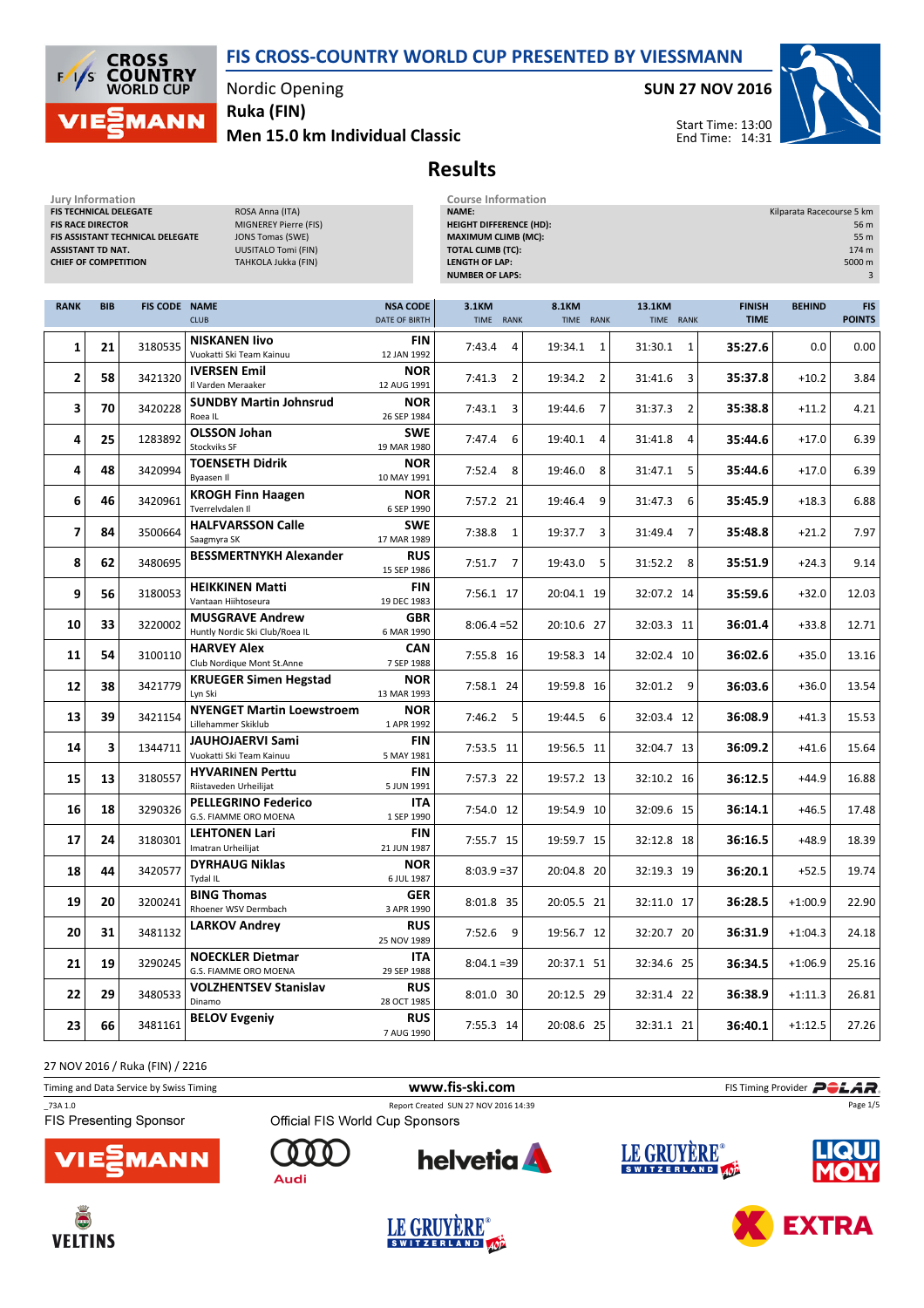

Nordic Opening Ruka (FIN)

Men 15.0 km Individual Classic

SUN 27 NOV 2016



Start Time: 13:00 End Time: 14:31

## Results

| <b>RANK</b> | <b>BIB</b> | FIS CODE NAME | <b>CLUB</b>                                               | <b>NSA CODE</b><br>DATE OF BIRTH | 3.1KM<br>TIME RANK | 8.1KM<br>TIME RANK | 13.1KM<br>TIME RANK | <b>FINISH</b><br><b>TIME</b> | <b>BEHIND</b> | <b>FIS</b><br><b>POINTS</b> |
|-------------|------------|---------------|-----------------------------------------------------------|----------------------------------|--------------------|--------------------|---------------------|------------------------------|---------------|-----------------------------|
| 24          | 40         | 3500139       | <b>HELLNER Marcus</b><br>Gaellivare Skidallians           | <b>SWE</b><br>25 NOV 1985        | 8:06.2 51          | 20:17.2 34         | 32:39.6 29          | 36:40.4                      | $+1:12.8$     | 27.37                       |
| 25          | 45         | 3180508       | <b>HAKOLA Ristomatti</b><br>Jamin Janne                   | <b>FIN</b><br>15 APR 1991        | 8:04.7 41          | 20:15.9 31         | 32:36.6 27          | 36:41.3                      | $+1:13.7$     | 27.71                       |
| 26          | 60         | 3510023       | <b>COLOGNA Dario</b><br>Val Müstair                       | <b>SUI</b><br>11 MAR 1986        | 7:57.1 20          | 20:08.2 23         | 32:40.6 30          | 36:42.0                      | $+1:14.4$     | 27.98                       |
| 27          | 36         | 3500015       | <b>RICKARDSSON Daniel</b><br>Hudiksvalls IF               | <b>SWE</b><br>15 MAR 1982        | 8:05.8 49          | 20:17.8 35         | 32:36.4 26          | 36:42.8                      | $+1:15.2$     | 28.28                       |
| 28          | 27         | 3501223       | <b>BURMAN Jens</b><br>Aasarna IK                          | <b>SWE</b><br>16 AUG 1994        | $7:56.4=18$        | 20:06.3 22         | 32:31.8 23          | 36:44.7                      | $+1:17.1$     | 28.99                       |
| 29          | 17         | 1217350       | <b>BAUER Lukas</b><br>Dukla Liberec                       | <b>CZE</b><br>18 AUG 1977        | 7:57.7 23          | 20:11.6 28         | 32:37.8 28          | 36:44.8                      | $+1:17.2$     | 29.03                       |
| 30          | 37         | 3200356       | <b>DOBLER Jonas</b><br><b>SC Traunstein</b>               | <b>GER</b><br>4 MAY 1991         | $7:56.4=18$        | 20:09.4 26         | 32:34.4 24          | 36:46.5                      | $+1:18.9$     | 29.67                       |
| 31          | 6          | 3300330       | <b>LENTING Akira</b><br><b>TEAM AKIRA</b>                 | <b>JPN</b><br>11 AUG 1990        | 8:05.0 44          | 20:24.1 40         | 32:43.7 36          | 36:48.7                      | $+1:21.1$     | 30.49                       |
| 32          | 68         | 3480016       | <b>LEGKOV Alexander</b><br>Dinamo                         | <b>RUS</b><br>7 MAY 1983         | 8:03.6 36          | 20:21.7 36         | 32:41.5 33          | 36:50.7                      | $+1:23.1$     | 31.25                       |
| 33          | 28         | 3100006       | <b>KERSHAW Devon</b><br>Onaping Falls Nordics Ski Club    | <b>CAN</b><br>20 DEC 1982        | 8:05.6 47          | 20:16.6 33         | 32:41.8 34          | 36:51.0                      | $+1:23.4$     | 31.36                       |
| 34          | 50         | 3290379       | <b>DE FABIANI Francesco</b><br>C.S. ESERCITO              | <b>ITA</b><br>21 APR 1993        | 8:01.3 32          | 20:16.1 32         | 32:44.7 37          | 36:51.6                      | $+1:24.0$     | 31.58                       |
| 35          | 42         | 3190111       | <b>MANIFICAT Maurice</b><br>Douanes - SC Agy St Sigismond | <b>FRA</b><br>4 APR 1986         | 7:53.0 10          | 20:00.5 18         | 32:40.8 31          | 36:54.8                      | $+1:27.2$     | 32.79                       |
| 36          | 11         | 3090024       | <b>TSINZOV Veselin</b><br>Alexander Logistics             | <b>BUL</b><br>29 JUL 1986        | 7:58.2 25          | 20:14.9 30         | 32:42.4 35          | 36:55.3                      | $+1:27.7$     | 32.98                       |
| 37          | 34         | 3480004       | <b>DEMENTIEV Eugeniy</b><br>Dinamo                        | <b>RUS</b><br>17 JAN 1983        | 8:00.8 28          | 20:08.5 24         | 32:41.3 32          | 36:55.9                      | $+1:28.3$     | 33.20                       |
| 38          | 52         | 3420605       | <b>ROETHE Sjur</b><br>Voss <sub>IL</sub>                  | <b>NOR</b><br>2 JUL 1988         | 8:00.6 27          | 20:22.6 38         | 32:51.6 39          | 36:56.1                      | $+1:28.5$     | 33.28                       |
| 39          | 9          | 3200331       | <b>WICK Thomas</b><br>SC Motor Zella-Mehlis               | <b>GER</b><br>12 APR 1991        | 8:00.9 29          | 20:24.4 41         | 32:46.6 38          | 36:56.3                      | $+1:28.7$     | 33.35                       |
| 40          | 8          | 3300373       | MIYAZAWA Hiroyuki<br>JR East Ski Team                     | JPN<br>12 OCT 1991               | 8:08.6 60          | 20:37.4 52         | 32:57.5 40          | 37:02.6                      | $+1:35.0$     | 35.72                       |
| 41          | 7          | 3530511       | <b>BJORNSEN Erik</b><br>APU Nordic Ski Center             | <b>USA</b><br>14 JUL 1991        | 8:01.5 33          | 20:22.0 37         | 33:06.7 46          | 37:04.8                      | $+1:37.2$     | 36.55                       |
| 42          | 15         | 3200210       | <b>EISENLAUER Sebastian</b><br>SC Sonthofen               | GER<br>13 MAR 1990               | 8:05.9 50          | 20:27.9 42         | 32:58.1 41          | 37:08.1                      | $+1:40.5$     | 37.79                       |
| 43          | 63         | 3180054       | <b>NOUSIAINEN Ville</b><br>Kouvolan Hiihtoseura           | FIN<br>5 DEC 1983                | 8:06.5 54          | 20:31.3 45         | 32:59.3 42          | 37:11.2                      | $+1:43.6$     | 38.95                       |
| 44          | 30         | 3510342       | <b>BAUMANN Jonas</b><br>Tambo Spluegen                    | <b>SUI</b><br>27 MAR 1990        | 8:05.3 45          | 20:23.1 39         | 33:06.5 45          | 37:12.5                      | $+1:44.9$     | 39.44                       |
| 45          | 16         | 3300190       | YOSHIDA Keishin<br>Cold Weather Combat Training Unit      | <b>JPN</b><br>12 JAN 1987        | 8:08.8 61          | 20:32.5 46         | 33:06.9 47          | 37:13.6                      | $+1:46.0$     | 39.86                       |
| 46          | 2          | 3670042       | <b>MALYSHEV Sergey</b>                                    | <b>KAZ</b><br>7 OCT 1994         | 8:05.5 46          | 20:28.9 44         | 33:02.4 43          | 37:17.6                      | $+1:50.0$     | 41.36                       |
| 47          | 67         | 3290383       | <b>RASTELLI Maicol</b><br>C.S. ESERCITO                   | <b>ITA</b><br>28 APR 1991        | 8:20.7 81          | $20:52.4=62$       | 33:12.6 48          | 37:20.9                      | $+1:53.3$     | 42.60                       |
| 48          | 64         | 3480013       | <b>VYLEGZHANIN Maxim</b><br>Dinamo                        | <b>RUS</b><br>18 OCT 1982        | 7:54.5 13          | 20:00.1 17         | 33:04.1 44          | 37:23.4                      | $+1:55.8$     | 43.54                       |
| 49          | 65         | 3670025       | <b>MALYSHEV Alexandr</b>                                  | <b>KAZ</b><br>20 SEP 1989        | $8:06.4=52$        | 20:35.4 49         | 33:14.4 49          | 37:25.5                      | $+1:57.9$     | 44.33                       |

27 NOV 2016 / Ruka (FIN) / 2216

| Timing and Data Service by Swiss Timing  |                                 | www.fis-ski.com                      |             | FIS Timing Provider <b>POLAR</b> |
|------------------------------------------|---------------------------------|--------------------------------------|-------------|----------------------------------|
| 73A 1.0<br><b>FIS Presenting Sponsor</b> | Official FIS World Cup Sponsors | Report Created SUN 27 NOV 2016 14:39 |             | Page 2/5                         |
| <b>VIE EMANN</b>                         | Audi                            | <b>helvetia</b>                      | LE GRUYÈRE® | <b>LIQUI</b>                     |







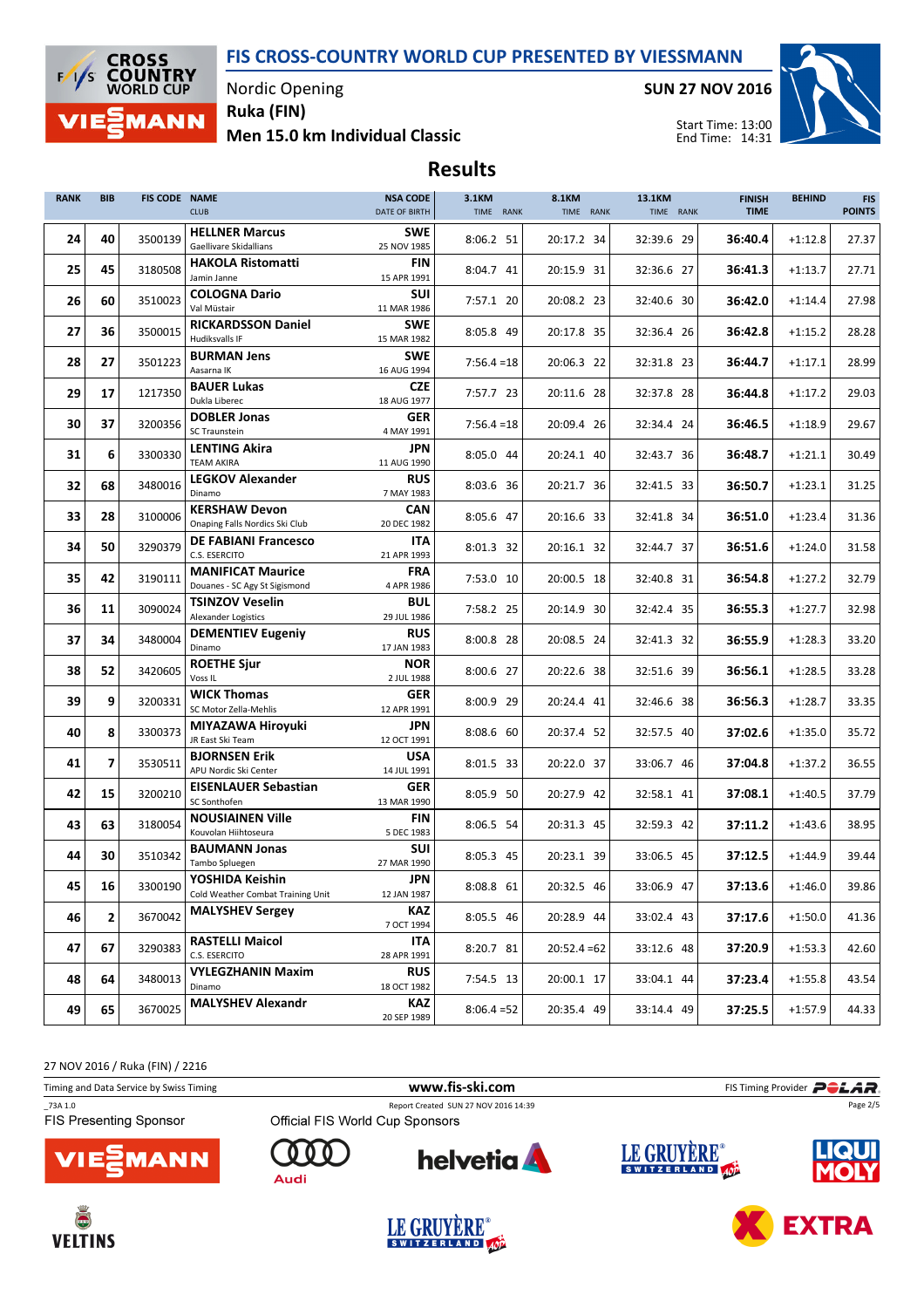

Nordic Opening Ruka (FIN)

Men 15.0 km Individual Classic

SUN 27 NOV 2016



**EXTRA** 

Start Time: 13:00 End Time: 14:31

# Results

| <b>BIB</b> |         | <b>CLUB</b>                                        | <b>NSA CODE</b><br>DATE OF BIRTH                                                                                                                                                 | 3.1KM<br>TIME RANK                                                                                                  | <b>8.1KM</b><br>TIME RANK | 13.1KM       | <b>FINISH</b><br><b>TIME</b> | <b>BEHIND</b> | <b>FIS</b><br><b>POINTS</b> |
|------------|---------|----------------------------------------------------|----------------------------------------------------------------------------------------------------------------------------------------------------------------------------------|---------------------------------------------------------------------------------------------------------------------|---------------------------|--------------|------------------------------|---------------|-----------------------------|
| 53         | 3700049 | <b>MLYNAR Peter</b><br><b>SKP Vysoke Tatry</b>     | <b>SVK</b><br>1 MAR 1988                                                                                                                                                         | 8:14.5 72                                                                                                           | 20:33.1 47                | 33:17.4 50   | 37:34.0                      | $+2:06.4$     | 47.53                       |
| 4          | 3190229 | <b>JEANNEROD Alexis</b>                            | <b>FRA</b>                                                                                                                                                                       | 8:01.6 34                                                                                                           | 20:36.3 50                | 33:24.2 51   | 37:35.9                      | $+2:08.3$     | 48.24                       |
| 32         | 3290407 | <b>SALVADORI Giandomenico</b>                      | ITA                                                                                                                                                                              | $8:21.0=83$                                                                                                         | 20:46.1 58                | 33:26.2 52   | 37:40.0                      | $+2:12.4$     | 49.78                       |
| 22         | 3100175 | <b>KILLICK Graeme</b>                              | <b>CAN</b>                                                                                                                                                                       | 8:07.4 57                                                                                                           | 20:41.6 57                | 33:28.1 53   | 37:40.5                      | $+2:12.9$     | 49.97                       |
| 72         | 3390101 | <b>RANKEL Raido</b>                                | <b>EST</b>                                                                                                                                                                       | 8:01.1 31                                                                                                           | 20:38.3 53                | 33:30.9 54   | 37:43.8                      | $+2:16.2$     | 51.21                       |
| 35         | 1362947 | <b>PERL Curdin</b>                                 | <b>SUI</b>                                                                                                                                                                       | $8:07.6 = 58$                                                                                                       | 20:40.7 54                | 33:35.0 57   | 37:45.9                      | $+2:18.3$     | 52.00                       |
| 80         | 3670049 | <b>VOLOTKA Denis</b>                               | <b>KAZ</b>                                                                                                                                                                       | 8:04.9 43                                                                                                           | 20:41.5 56                | 33:34.2 56   | 37:47.1                      | $+2:19.5$     | 52.45                       |
| 75         | 3740021 | <b>MIKAYELYAN Sergey</b>                           | <b>ARM</b>                                                                                                                                                                       | 8:12.5 67                                                                                                           | 20:50.1 60                | 33:33.9 55   | 37:52.0                      | $+2:24.4$     | 54.30                       |
| 76         | 3180766 | <b>OJANSIVU Antti</b>                              | FIN                                                                                                                                                                              | 8:22.8 87                                                                                                           | 20:53.0 64                | 33:38.7 58   | 37:52.8                      | $+2:25.2$     | 54.60                       |
| 23         | 3190302 | <b>PARISSE Clement</b><br>MegEve                   | <b>FRA</b><br>6 JUL 1993                                                                                                                                                         | 8:09.6 63                                                                                                           | 20:54.5 66                | 33:47.6 63   | 37:57.1                      | $+2:29.5$     | 56.21                       |
| 10         | 3200376 | <b>NOTZ Florian</b><br>SZ Roemerstein              | GER<br>24 APR 1992                                                                                                                                                               | 8:09.2 62                                                                                                           | 20:33.6 48                | 33:42.5 61   | 37:58.1                      | $+2:30.5$     | 56.59                       |
| 74         | 3150509 | <b>KNOP Petr</b><br>Dukla Liberec                  | <b>CZE</b><br>12 MAY 1994                                                                                                                                                        | 8:16.6 78                                                                                                           | 20:47.8 59                | 33:39.9 60   | 38:01.4                      | $+2:33.8$     | 57.83                       |
| 12         | 3500863 | <b>ANDERSSON Simon</b><br>Falun-Borlaenge SK       | <b>SWE</b><br>10 MAY 1991                                                                                                                                                        | 8:04.8 42                                                                                                           | 20:28.6 43                | 33:39.3 59   | 38:02.1                      | $+2:34.5$     | 58.09                       |
| 69         | 3150570 | <b>NOVAK Michal</b><br>Dukla Liberec               | <b>CZE</b><br>26 OCT 1996                                                                                                                                                        | $8:12.9$ 69                                                                                                         | $20:52.4=62$              | 33:51.1 64   | 38:07.5                      | $+2:39.9$     | 60.12                       |
| 26         | 3530489 | <b>HOFFMAN Noah</b><br>Ski and Snowboard Club Vail | <b>USA</b><br>1 AUG 1989                                                                                                                                                         | $8:14.8=73$                                                                                                         | 20:41.1 55                | 33:42.7 62   | 38:10.2                      | $+2:42.6$     | 61.14                       |
| 57         | 3180861 | <b>MAEKI Joni</b><br>Pyhaejaerven Pohti            | FIN<br>24 JAN 1995                                                                                                                                                               | $8:04.1 = 39$                                                                                                       | 21:14.1 80                | 34:11.4 69   | 38:19.0                      | $+2:51.4$     | 64.45                       |
| 78         | 3390034 | <b>KARP Algo</b><br>Skiclub Viljandi               | <b>EST</b><br>13 APR 1985                                                                                                                                                        | $8:07.6 = 58$                                                                                                       | 20:53.3 65                | 33:59.8 66   | 38:20.9                      | $+2:53.3$     | 65.16                       |
| 47         | 3180436 | <b>MIKKONEN Juho</b><br>Kuhmo-Ski                  | <b>FIN</b><br>28 DEC 1990                                                                                                                                                        | 8:11.5 64                                                                                                           | 20:52.0 61                | 33:58.9 65   | 38:22.4                      | $+2:54.8$     | 65.73                       |
| 59         | 3390103 | <b>TAMMJARV Karel</b><br><b>Tartu Skiclub</b>      | <b>EST</b><br>25 MAY 1989                                                                                                                                                        | 8:18.0 79                                                                                                           | 21:13.8 79                | 34:09.0 68   | 38:24.9                      | $+2:57.3$     | 66.67                       |
| 51         | 3150070 | <b>RAZYM Ales</b><br>Sport Club Plzen              | <b>CZE</b><br>19 AUG 1986                                                                                                                                                        | 8:11.7 65                                                                                                           | 20:55.0 67                | 34:01.6 67   | 38:27.9                      | $+3:00.3$     | 67.79                       |
| 81         | 3180860 | <b>SARKKINEN Joonas</b><br>Ounasvaaran Hiihtoseura | <b>FIN</b><br>6 AUG 1994                                                                                                                                                         | $8:03.9 = 37$                                                                                                       | 21:00.0 69                | $34:13.5=72$ | 38:33.3                      | $+3:05.7$     | 69.83                       |
| 83         | 3690074 | <b>KRASOVSKYI Oleksii</b>                          | <b>UKR</b><br>30 MAR 1994                                                                                                                                                        | 8:15.1 75                                                                                                           | 20:59.2 68                | $34:13.5=72$ | 38:33.4                      | $+3:05.8$     | 69.86                       |
| 82         | 3180408 | <b>LUUSUA Ari</b><br>Ounasvaaran Hiihtoseura       | <b>FIN</b><br>5 MAR 1988                                                                                                                                                         | 8:00.4 26                                                                                                           | 21:01.8 70                | 34:12.1 70   | 38:33.8                      | $+3:06.2$     | 70.01                       |
| 88         | 3430103 | <b>STAREGA Maciej</b><br><b>UKS RAWA Siedlce</b>   | <b>POL</b><br>31 JAN 1990                                                                                                                                                        | 8:06.9 55                                                                                                           | $21:03.5 = 71$            | 34:13.2 71   | 38:41.9                      | $+3:14.3$     | 73.06                       |
| 87         | 3670032 | <b>AKHMADIYEV Yerdos</b>                           | KAZ<br>6 MAR 1985                                                                                                                                                                | 8:33.2 95                                                                                                           | 21:23.6 83                | 34:23.1 76   | 38:42.4                      | $+3:14.8$     | 73.25                       |
| 91         | 3670075 | <b>BORTSOV Konstantin</b>                          | KAZ<br>24 NOV 1995                                                                                                                                                               | $8:14.8=73$                                                                                                         | $21:10.7 = 74$            | 34:21.5 74   | 38:44.6                      | $+3:17.0$     | 74.07                       |
|            |         |                                                    | FIS CODE NAME<br>CSRPontarlier<br>GRUPPO SCIATORI FIAMME GIALLE<br>Ptarmigan Nordic Ski Club<br>Voru Skiclub<br>Bernina Pontresina<br>Ashocq Cross-Country School<br>Jamin Janne | 27 JAN 1991<br>8 OCT 1992<br>26 FEB 1989<br>13 JAN 1990<br>15 NOV 1984<br>10 OCT 1985<br>27 APR 1992<br>14 MAY 1993 |                           |              |                              | TIME RANK     |                             |

27 NOV 2016 / Ruka (FIN) / 2216

| Timing and Data Service by Swiss Timing  |                                 | www.fis-ski.com                      | FIS Timing Provider <b>POLAR</b> |              |  |  |  |
|------------------------------------------|---------------------------------|--------------------------------------|----------------------------------|--------------|--|--|--|
| 73A 1.0<br><b>FIS Presenting Sponsor</b> | Official FIS World Cup Sponsors | Report Created SUN 27 NOV 2016 14:39 | Page 3/5                         |              |  |  |  |
| <b>VIE EMANN</b>                         | Audi                            | <b>helvetia</b>                      | LE GRUYÈRE®                      | <b>LIQUI</b> |  |  |  |



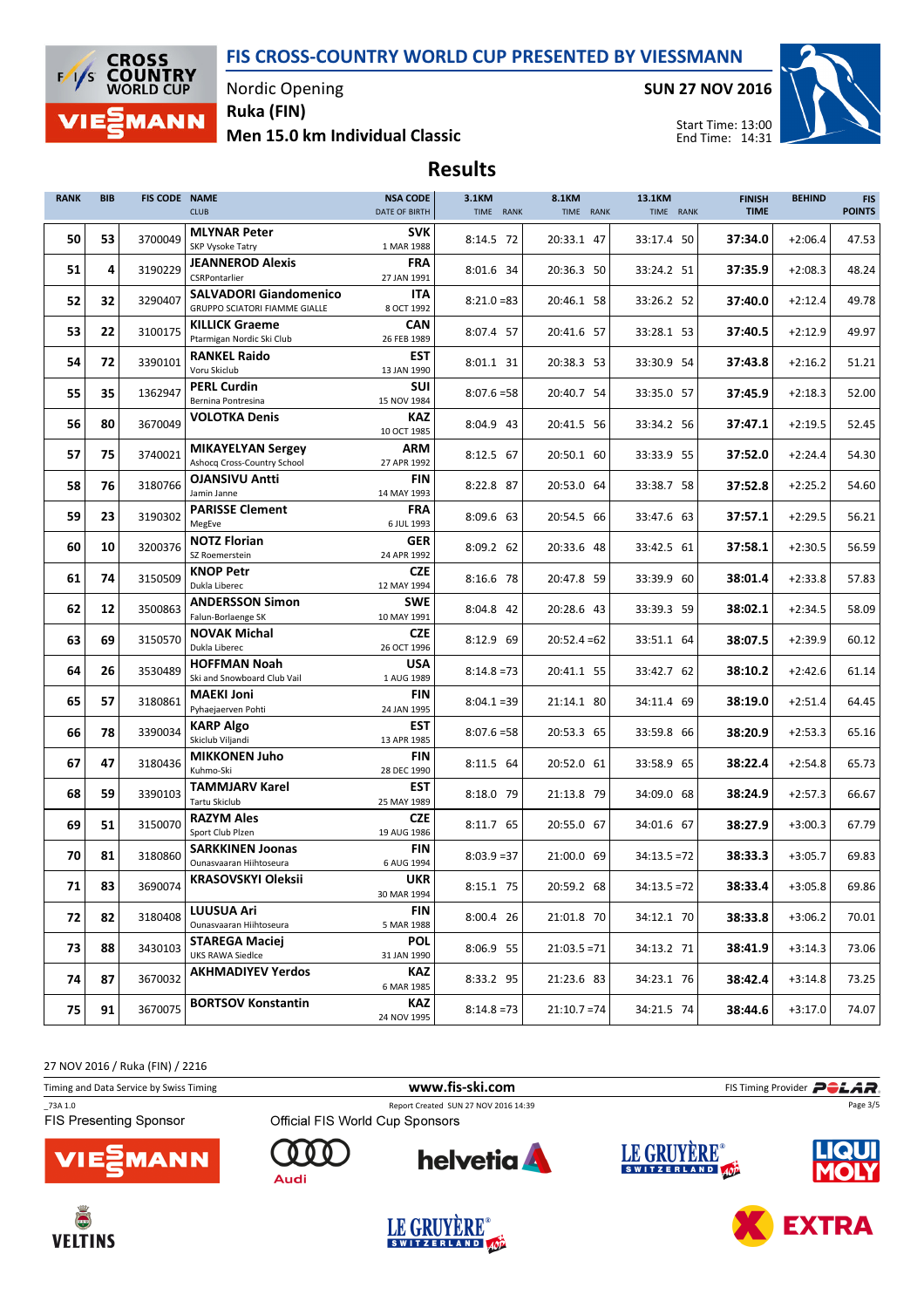

Nordic Opening Ruka (FIN)

Men 15.0 km Individual Classic

SUN 27 NOV 2016



Start Time: 13:00 End Time: 14:31

### Results

| <b>RANK</b>           | <b>BIB</b>   | <b>FIS CODE NAME</b> | <b>CLUB</b>                                             | <b>NSA CODE</b><br>DATE OF BIRTH | 3.1KM<br>TIME RANK | 8.1KM<br>TIME RANK | 13.1KM<br>TIME RANK | <b>FINISH</b><br><b>TIME</b> | <b>BEHIND</b> | <b>FIS</b><br><b>POINTS</b> |
|-----------------------|--------------|----------------------|---------------------------------------------------------|----------------------------------|--------------------|--------------------|---------------------|------------------------------|---------------|-----------------------------|
| 76                    | 61           | 3430249              | <b>BURY Dominik</b><br>Mks Istebna                      | <b>POL</b><br>29 NOV 1996        | 8:16.1 77          | 21:11.0 76         | 34:25.1 78          | 38:47.4                      | $+3:19.8$     | 75.13                       |
| 76                    | 85           | 3100097              | <b>VALJAS Len</b><br><b>Team Hardwood</b>               | <b>CAN</b><br>21 NOV 1988        | 8:07.1 56          | $21:03.5 = 71$     | 34:23.5 77          | 38:47.4                      | $+3:19.8$     | 75.13                       |
| 78                    | 41           | 3100137              | <b>COCKNEY Jesse</b><br>Foothills Nordic Ski Club       | CAN<br>26 JUL 1989               | 8:12.7 68          | 21:18.6 81         | 34:23.0 75          | 38:53.6                      | $+3:26.0$     | 77.46                       |
| 79                    | 86           | 3550114              | <b>BIKSE Indulis</b><br>SS Arkadija                     | LAT<br>15 SEP 1995               | 8:05.7 48          | $21:10.7 = 74$     | 34:30.4 80          | 38:55.7                      | $+3:28.1$     | 78.25                       |
| 80                    | 55           | 1323468              | <b>REHEMAA Aivar</b><br>Sportclub SPARTA                | <b>EST</b><br>28 SEP 1982        | 8:13.6 70          | 21:07.4 73         | 34:27.3 79          | 38:59.4                      | $+3:31.8$     | 79.64                       |
| 81                    | 79           | 3430141              | <b>ANTOLEC Jan</b><br>AZS AWF Katowice                  | POL<br>3 MAY 1990                | 8:22.4 86          | 21:12.7 78         | 34:38.7 81          | 39:07.9                      | $+3:40.3$     | 82.84                       |
| 82                    | 97           | 3120063              | <b>SHANG Jincai</b>                                     | <b>CHN</b><br>10 OCT 1993        | 8:29.0 92          | 21:31.7 86         | 34:40.4 82          | 39:08.4                      | $+3:40.8$     | 83.02                       |
| 83                    | 43           | 3180984              | <b>LEPISTO Lauri</b><br>Kouvolan Hiihtoseura            | <b>FIN</b><br>19 SEP 1996        | 8:14.0 71          | 21:19.9 82         | 34:46.9 83          | 39:11.5                      | $+3:43.9$     | 84.19                       |
| 84                    | 95           | 3220019              | <b>SMITH Callum</b><br>Huntly Nordic Ski Club           | <b>GBR</b><br>12 OCT 1992        | 8:18.4 80          | 21:39.8 89         | 34:51.7 84          | 39:16.4                      | $+3:48.8$     | 86.03                       |
| 85                    | 5            | 3100217              | <b>JOHNSGAARD Knute</b><br>Whitehorse CC Ski Club       | CAN<br>5 DEC 1992                | 8:21.3 85          | 21:24.0 84         | 34:53.3 85          | 39:21.0                      | $+3:53.4$     | 87.76                       |
| 86                    | 92           | 3700074              | <b>SULEK Miroslav</b><br>SKI TEAM JASE LATKY            | <b>SVK</b><br>16 MAR 1993        | 8:24.6 89          | 21:45.6 91         | 35:04.1 88          | 39:28.1                      | $+4:00.5$     | 90.43                       |
| 87                    | $\mathbf{1}$ | 3530485              | <b>PACKER Eric</b><br>APU Nordic Ski Center             | USA<br>3 JUL 1990                | 8:23.0 88          | 21:26.1 85         | 35:00.7 86          | 39:28.6                      | $+4:01.0$     | 90.62                       |
| 88                    | 89           | 3530005              | <b>NEWELL Andrew</b><br><b>Stratton Mountain School</b> | <b>USA</b><br>30 NOV 1983        | 8:12.1 66          | 21:12.5 77         | 35:02.1 87          | 39:45.0                      | $+4:17.4$     | 96.79                       |
| 89                    | 73           | 3560101              | <b>SIMENC Miha</b><br><b>TSK Logatec</b>                | <b>SLO</b><br>21 DEC 1995        | 8:31.2 94          | 21:45.0 90         | 35:26.3 91          | 39:47.9                      | $+4:20.3$     | 97.88                       |
| 90                    | 49           | 3150183              | <b>GRAEF Jakub</b><br>Dukla Liberec                     | <b>CZE</b><br>11 SEP 1991        | 8:20.8 82          | 21:37.5 87         | 35:25.1 90          | 39:51.7                      | $+4:24.1$     | 99.30                       |
| 91                    | 14           | 3100232              | <b>SHIELDS Andy</b><br>Lappe Nordic                     | <b>CAN</b><br>19 MAR 1991        | 8:30.3 93          | 21:38.2 88         | 35:17.2 89          | 39:53.7                      | $+4:26.1$     | 100.06                      |
| 92                    | 90           | 3430186              | <b>KLISZ Pawel</b><br><b>UKS RAWA Siedlce</b>           | <b>POL</b><br>4 AUG 1992         | 8:34.4 96          | 21:54.9 92         | 35:26.7 92          | 39:59.8                      | $+4:32.2$     | 102.35                      |
| 93                    | 94           | 3090097              | <b>CHUCHUGANOV Yordan</b><br><b>Alexander Logistics</b> | <b>BUL</b><br>25 FEB 1996        | 8:35.2 97          | 21:57.6 93         | 35:31.6 93          | 40:01.2                      | $+4:33.6$     | 102.88                      |
| 94                    | 71           | 3180865              | <b>VUORINEN Lauri</b><br>Kouvolan Hiihtoseura           | <b>FIN</b><br>1 JAN 1995         | $8:21.0=83$        | 22:03.7 94         | 35:45.7 94          | 40:18.2                      | $+4:50.6$     | 109.27                      |
| 95                    | 93           | 3320127              | <b>HWANG Jun-Ho</b>                                     | <b>KOR</b><br>3 AUG 1993         | 8:28.5 91          | 22:12.2 95         | 35:54.3 95          | 40:24.6                      | $+4:57.0$     | 111.68                      |
| 96                    | 98           | 3120099              | <b>ZHU Mingliang</b><br>Hei Longjiang                   | <b>CHN</b><br>15 APR 1998        | 8:27.6 90          | 22:51.2 96         | 37:20.3 96          | 42:10.5                      | $+6:42.9$     | 151.49                      |
| <b>Did Not Finish</b> |              |                      |                                                         |                                  |                    |                    |                     |                              |               |                             |
|                       | 77           | 3180221              | <b>JYLHAE Martti</b><br>$-445$ CLC $+2$                 | FIN<br>2.11114027                | 8:15.3 76          |                    |                     |                              |               |                             |

Vuokatti Ski Team K 3 JUN 1987 96 3120031 **SUN Qinghai CHN** 8:39.4 98 18 JAN 1988

27 NOV 2016 / Ruka (FIN) / 2216

Timing and Data Service by Swiss Timing **WWW.fis-Ski.com WWW.fis-Ski.com** FIS Timing Provider **PCLAR** 

**FIS Presenting Sponsor** 

\_73A 1.0 Report Created SUN 27 NOV 2016 14:39











Page 4/5